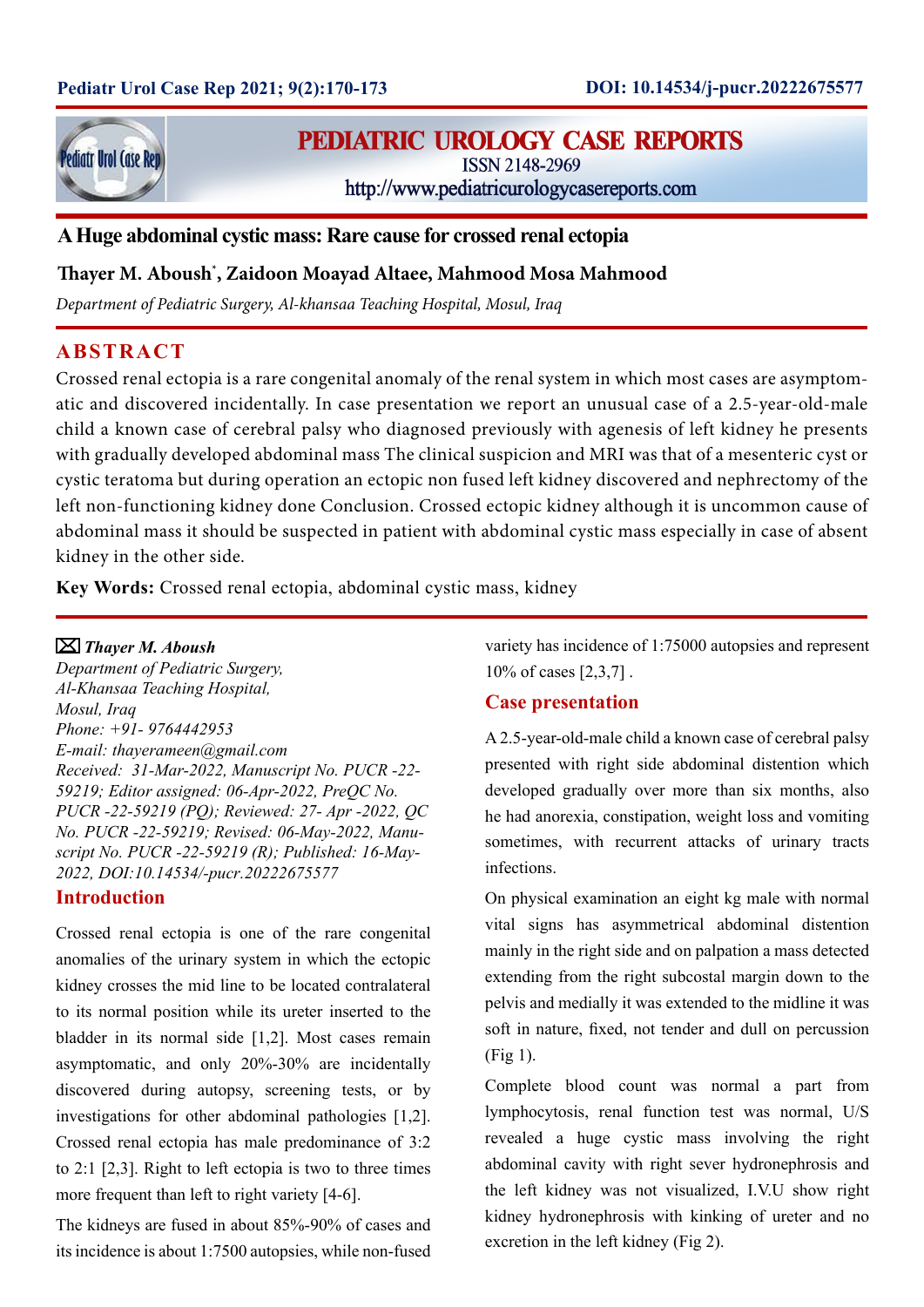

**Fig. 1.** Asymmetrical abdominal distention.



**Fig. 2.** Showing right kidney hydronephrosis with kinking of ureter and no excretion in the left kidney.

M.R.I of abdomen was done and the report was that: the right kidney has mild hydronephrosis and the left kidney not seen (agenesis) and there is a large thin wall cystic mass occupies most of the right abdomen (11.5 cm\* 19.5 cm\*10 cm) looks retroperitoneal causing distortion of the right kidney suggest benign lesion, cystic teratoma or mesenteric cyst (Fig 3).



**Fig. 3.** Benign lesion.

During exploration the left kidney identified Fig 4, is to be in the right side just overlay the right kidney and it was huge in size sac-like making pressure effect on the right kidney, and it was malrotated, so the pelvis was anteriorly directed and the ureter descend down crossing the midline to be inserted in its normal side (Fig 5). There was a clear line of separation in between the two kidneys (Fig 6), decision to do nephrectomy was made because, it looks nonfunctioning kidney from the preoperative investigations and the gross appearance of sac like structure. Nephrectomy done and the patient did very well postoperative, the histopathology result reveals that its case of uretero-pelvic junction obstruction, all investigations was normal post-operative and the pressure effect resolve (Figs 4-6).



**Fig. 4.** Cystic teratoma.



**Fig. 5.** Mesenteric cyst.



**Fig. 6.** Malrotation of Kidney.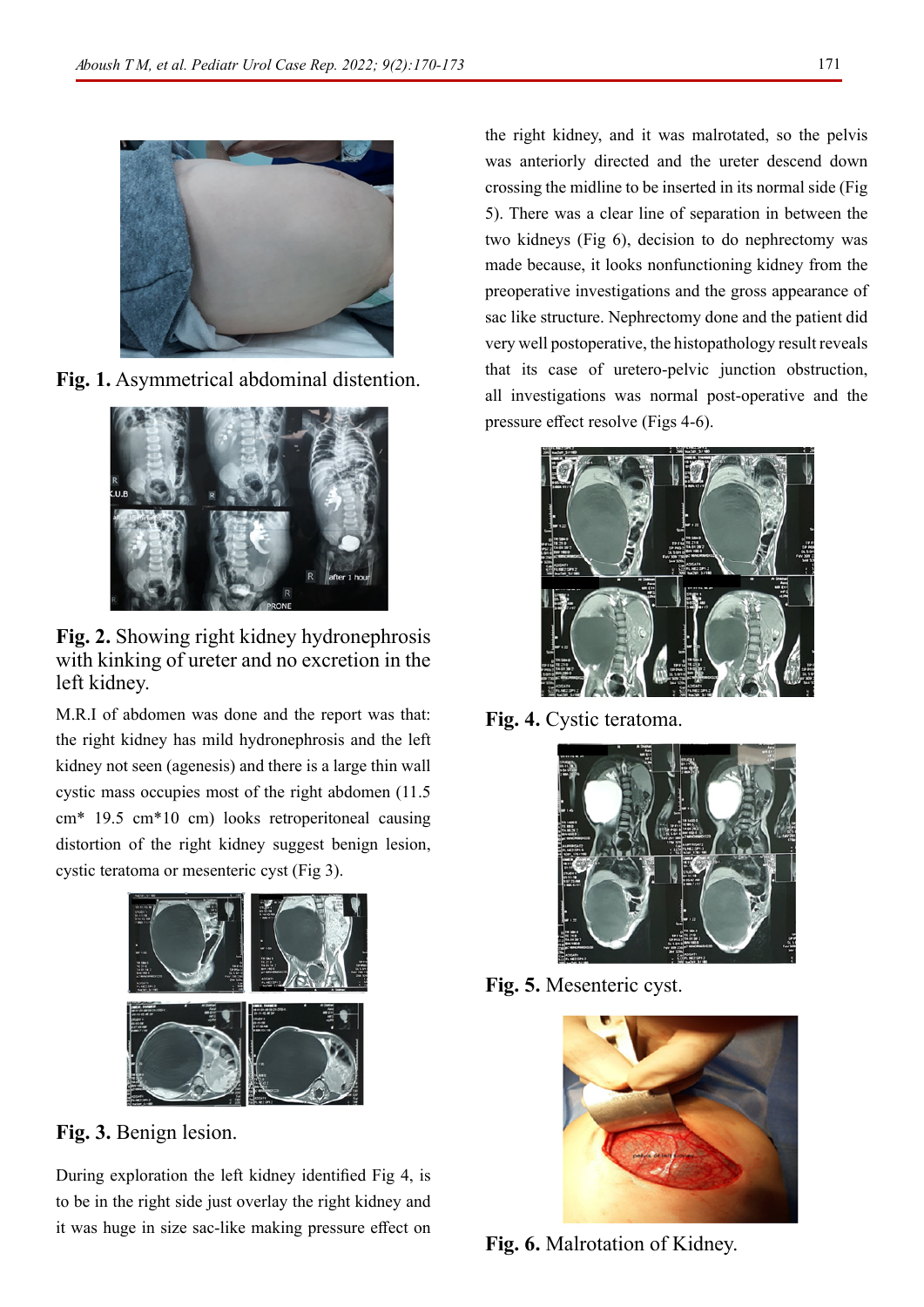## **Results and Discussion**

Crossed renal ectopia is thought to be occur as a result of abnormal migration and traveling of the metanephric blastoma and ureteric bud cross the midline during the 4-8 weeks of fetal development, or other causes like due to abnormal position of the umbilical artery which thought to be a cause by preventing normal cephalic migration, Malrotation of the caudal end of the fetus, genetic and teratogenic factors are also blamed [6].

 Renal ectopia is either simple renal ectopia or crossed renal ectopia and it represent the second most common anomaly after horse-shoe kidney [4].

 There are four different variants of crossed renal ectopia: Crossed fused renal ectopia (represents the majority of cases 90%), Unfused ectopia (is un common), Solitary crossed renal ectopia (are very rare) and Unfused bilateral crossed renal ectopia (are also very rare). [1,4,8], and there are six subtypes of crossed fused renal ectopia: inferior, sigmoid or S-shaped, lump, disc, L-shaped and superior crossed fused renal ectopia [4,6].

 Understanding the classification and anatomy of each variant of crossed renal ectopia is important in management of symptomatic cases [6].

 Crossed renal ectopia usually asymptomatic and discovered incidentally [1,2], and when it is symptomatic the pain or palpable mass will be the most common presenting symptom and also it is may present as urinary tract infection, nephrolithiasis, hydronephrosis, uretero-pelvic junction obstruction as in our case which present's too late and there was a little renal parenchyma in a non-functioning sac like kidney, Other presentations may be gastrointestinal symptoms, hypertension and renal failure [6,9].

 Crossed renal ectopia can be associated with other genitourinary abnormalities like hypospadias, megaureter, cryptorchidism, urethral valve, cystic dysplasia and unilateral agenesis of ovaries and fallopian tube, and non-renal anomalies adrenal, cardiac, gastrointestinal, and skeletal anomalies, it may be associated with genetic syndromes such as (turner syndrome, Edward syndrome, and trisomy-9) [1,5,9,10].

 Ultrasound is the initial investigation in the diagnosis of crossed renal ectopia, it could identify an empty renal fossa and the position of the ectopic kidney in the pelvis, subdiaphragmatic area, or even in contralateral side, IVP is usually needed to make the diagnosis, Other diagnostic tools: Are antegrad or retrograde pyelography, nephrotomography, Computerized Tomography (CT) scan, gadolinium-enhanced MR urography, technetium-99 mercaptoacetyltriglycin-3 and arteriography in selected cases [2,5,9,10].

## *Conclusion*

There is no special treatment for crossed renal ectopia when it is asymptomatic and the treatment is indicated when there is complications and when symptoms are present, and the management is according to the presence of complication after thorough clinical and radiological assessment and understanding the anatomy and the cause of pathology. Crossed renal ectopia needs treatment if it's symptomatic and should be suspected in patient who has been diagnosed as a case with renal agenesis when he complains of other symptoms.

## **Conflicts of Interest**

The authors declare that we have no competing interests.

### *References*

- [1]Ratola A, Almiro MM, Lacerda Vidal R, et al. [Crossed](https://www.hindawi.com/journals/crin/2015/679342/) [renal ectopia without fusion: an uncommon cause](https://www.hindawi.com/journals/crin/2015/679342/) [of abdominal mass.](https://www.hindawi.com/journals/crin/2015/679342/) Case Rep Nephrol. 2015; 2015: 679342.
- [2]Ramaema DP, Moloantoa W, Parag Y. [Crossed renal](https://www.hindawi.com/journals/criu/2012/728531/) [ectopia without fusion-an unusual cause of acute](https://www.hindawi.com/journals/criu/2012/728531/) [abdominal pain: a case report.](https://www.hindawi.com/journals/criu/2012/728531/) Case Rep Urol. 2012; 2012: 728531.
- [3]Kodama K, Takase Y, Tatsu H. [Management of](https://www.hindawi.com/journals/criu/2016/1847213/) [ureterolithiasis in a patient with crossed unfused renal](https://www.hindawi.com/journals/criu/2016/1847213/) [ectopia.](https://www.hindawi.com/journals/criu/2016/1847213/) Case Rep Urol. 2016;2016: 1847213.
- [4]Degheili JA, AbuSamra MM, El-Merhi F, et al. [Crossed](https://www.hindawi.com/journals/criu/2018/7436097/) [unfused ectopic pelvic kidneys: a case illustration.](https://www.hindawi.com/journals/criu/2018/7436097/) Case Rep Urology. 2018; 2018: 7436097.